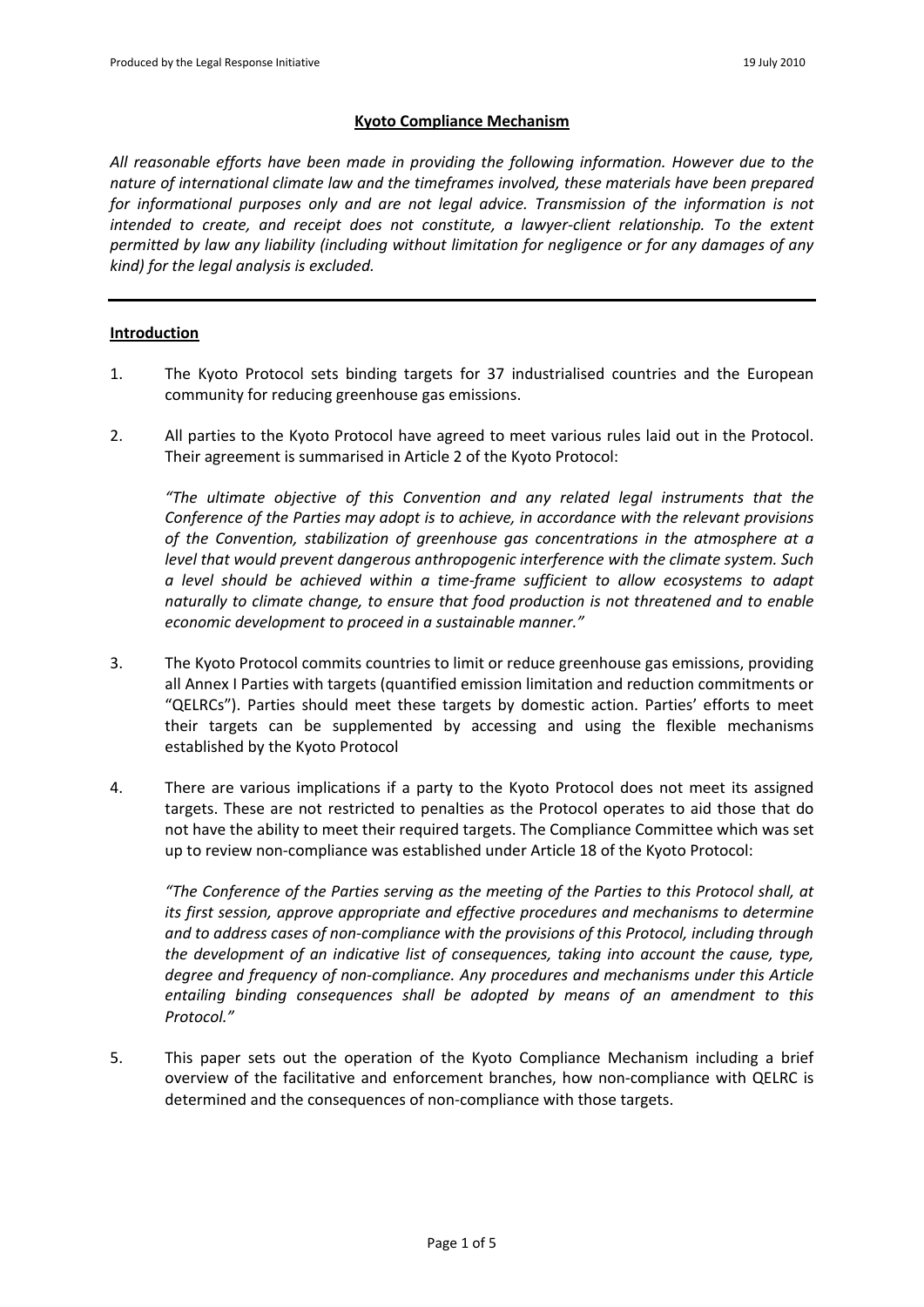#### **Role of the Compliance Committee**

- 6. Non-compliance can be a challenging issue to address in an international agreement. States sign agreements voluntarily and are usually free to withdraw at any time in accordance with the specified procedure for withdrawal. The approach to non-compliance in international agreements has generally been through the use of non-coercive means to bring Parties into compliance (and to prevent them from getting into non-compliance in the first place). The Protocol is relatively rare in having enforcement mechanisms that can invoke sanctions.
- 7. The Compliance Committee for the Kyoto Protocol was established in October 2001, at Conference of the Parties (COP) 7 by the Marrakech Accords. There was considerable debate as to the powers it should have. It established a compliance framework with a head bureau and two further committees (the Facilitative Branch and the Enforcement Branch).
- 8. The aim of the Committee is the verification of Annex I Party compliance with the targets set out in the Kyoto Protocol. The Committee also has the ability to assess the quality and reliability of national inventories and emissions, how comparable they are, and take any action needed in respect of these should it be required. It can also determine whether the QELRCs imposed by the Protocol were attainable and realistic, in order not to penalise States that were not realistically able to meet their targets.
- 9. The Committee process is not permanent and neither are the procedures related to it. These will be reassessed in 2012 where it will be decided, by a meeting of parties to the Kyoto Protocol, if they have operated successfully or need alteration or need to be entirely changed.

#### **Procedures**

10. The Compliance Committee is made up of 20 members elected from the Montreal 2005 COP and has been active since 2006. It oversees non compliance issues and directs issues to the relevant branch of the Committee. Elected members of the Compliance Committee must be scientific experts and must have experience in a legal field.

#### *The Facilitative Branch*

- (A) The Facilitative Branch is made up of 10 members to the Protocol, including 1 member from each of the 5 official UN regions, one from Small Island Developing States and two each from Annex 1 and non-Annex 1 parties.
- (B) The Facilitative Branch is primarily for developing countries and provides assistance to promote compliance. It operates not to penalise states but to help them meet future targets. It provides assistance and help for those States who do not have the technology or ability to meet the targets that have been imposed on them.
- (C) To pass a finding of non compliance by the Facilitative Branch the committee requires a ¾ vote majority. The Facilitative Branch also operates to warn States of the potential of future non-compliance.
- (D) The Facilitative branch has a 3 week deadline to complete preliminary examinations of a non-compliance, after this initial investigation no time limit applies. The lack of time scale leaves the possibility for actions of the branch to be continually extended so to be practically ineffective.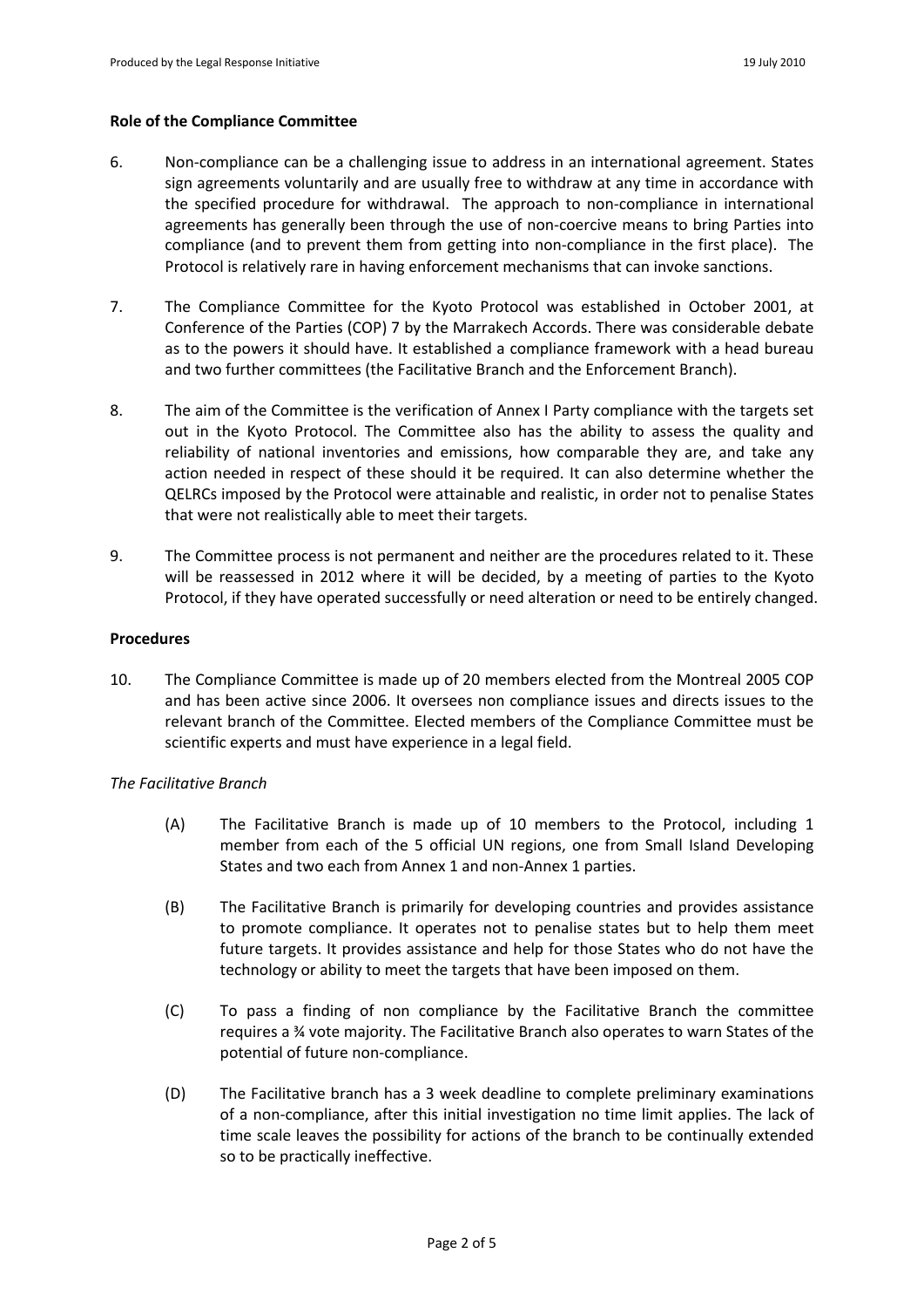### *The Enforcement Branch*

- (E) The Enforcement Branch has the same set up as that of the Facilitative Branch. It is made up of 10 members to the Protocol, including 1 member from each of the 5 official UN regions, one from Small Island Developing States and two each from Annex 1 and non-Annex 1 parties.
- (F) The Enforcement Branch has the responsibility, amongst other things, to determine consequences for not meeting commitments under the Protocol.
- (G) It requires a ¾ vote majority to determine non-compliance but it also needs a majority of Annex 1 and non-Annex parties to be allowed to take action. Each type of non-compliance results in a specific course of action.
- (H) Where the Enforcement Branch has determined that the emissions of a Party have exceeded its assigned amount, it must declare that that Party is in non-compliance and impose penalties.
- (I) It should however be noted that the Enforcement Branch has no power of sanction or coercion over noncompliant parties.
- (J) The time period for action of the Enforcement Branch is 35 weeks from receipt of record of non-compliance. Time sensitive matters will however, be completed in shorter time periods.

# **Determining non-compliance with QELRCs**

- 11. Pursuant to Article 7(1) of the Kyoto Protocol and Decision 15/CMP1, Parties are required to submit to the secretariat an annual report for the purposes of ensuring compliance with Article 3 of the Kyoto Protocol. In particular, Parties must include information relating to the amount of greenhouse gases emitted from sources (less removals by sinks) and any flexible mechanism transactions in each year of the commitment period. The first annual report, relating to the year 2008, was due on 15 April 2010.
- 12. These annual reports are then subject to review by expert review teams (Article 8). These check the reports to make sure they are complete, accurate and conform to the guidelines. If any problems are found, the expert review team may recommend adjusting the data to make sure that emissions during any year of the commitment period are not underestimated. If there is disagreement between a Party and the expert review team about the adjustment that should be made, the Compliance Committee will intervene.
- 13. Aside from recommending data adjustments, the expert review team has the mandate to raise any apparent implementation problems with the Compliance Committee. Once the compliance procedures have been finalised, the compilation and accounting database will be updated with a record of the Party's emissions for that year.
- 14. Any questions of implementation raised by the expert review teams will be referred by the Compliance Committee to the appropriate branch depending on the nature of the issue raised by the teams. Matters of non-compliance can also be referred to the Compliance Committee (and through it to either the Facilitative or Enforcement Branch) by submissions by "any party with respect to itself" or by "any party with respect to another party supported by corroborating information" (Decision 27/CMP1, Annex, V.1(b)).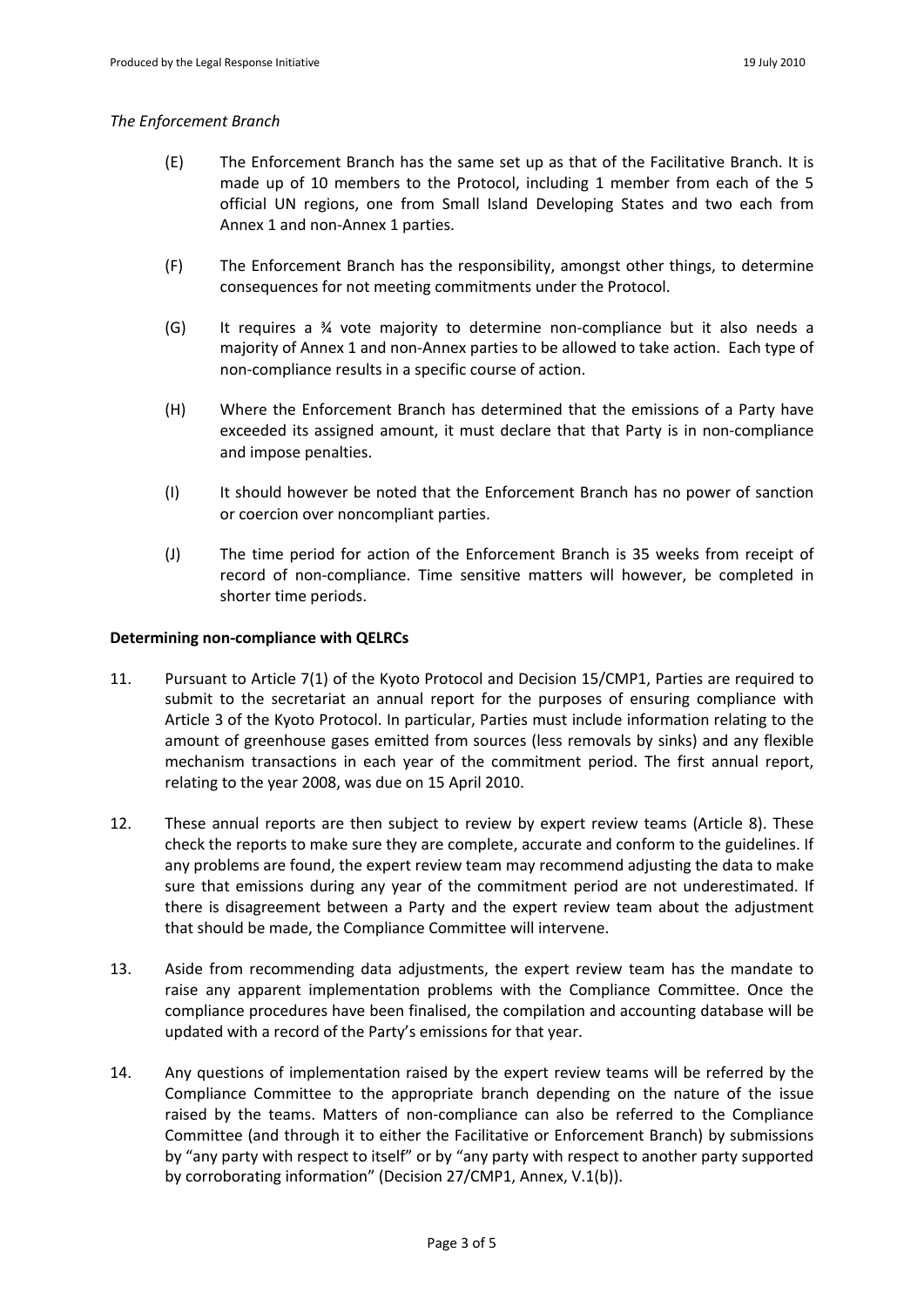- 15. An opportunity is given to the concerned Party to make representations as to the alleged breach. So far 5 specific cases have been dealt with by the Compliance Committee: 1 by the Facilitative Branch and 4 by the Enforcement Branch. These cases all relate to national reporting and registry systems and not QELRCs:
	- (A) Greece  $-17<sup>th</sup>$  April 2008 first country to be found in non-compliance by the Enforcement Branch.
	- (B) Canada  $5<sup>th</sup>$  May 2008 found to be in compliance of implementation by the Enforcement Branch.
	- (C) Croatia **–** 26th November 2008 found to be in non-compliance by the Enforcement Branch.
	- (D) Bulgaria  $28^{th}$  June 2010 found to be in non-compliance by the Enforcement Branch.
- 16. Breaches of Article 3(1) commitments (i.e. emissions reductions) will not be dealt with by the Compliance Committee until after the end of the first commitment period. The final annual report, in respect of the last year of the commitment period (2012), is due to be submitted in 2014.
- 17. Following the submission and review of the final annual report (due sometime in 2015), the end of commitment period accounting phase will begin. This phase provides a final tally of the Party's total emissions and associated flexible mechanism transactions (the assigned amount) for the commitment period and enables determination of whether a Party is in compliance with its QELRCs.
- 18. After completion of the review of the final annual report, the Parties have an additional 100 days in which they can continue to buy or sell AAUs, ERUs, CERs (relating to emissions reductions in the first commitment period) for the purpose of 'truing up'any differences between their total emissions in the commitment period and the amount of units they have retired for compliance purposes.
- 19. At the end of this true-up period, each Party must submit a final report which contains a list of all units that have been retired by that Party to meet its QELRC and the quantity of units retired will be compared against that Party's total emissions during the commitment period.
- 20. The expert review teams will review this final report and, in their report, will include an assessment of whether a Party's total emissions for the commitment period are less than or equal to the quantity of units retired by that Party.
- 21. If the units retired appear to be less than total emissions, the matter will be referred to the Enforcement Branch of the Compliance Committee (whether by the expert review team, the Party in breach, or by another Party alleging the breach) to make a determination on noncompliance.

## **Consequences of non-compliance**

22. If the Enforcement Branch determines that a Party is in non-compliance with its QELRCs, the Compliance Committee will apply consequences pursuant to Decision 27/CMP1, annex, part XV, paras 5 and 6: